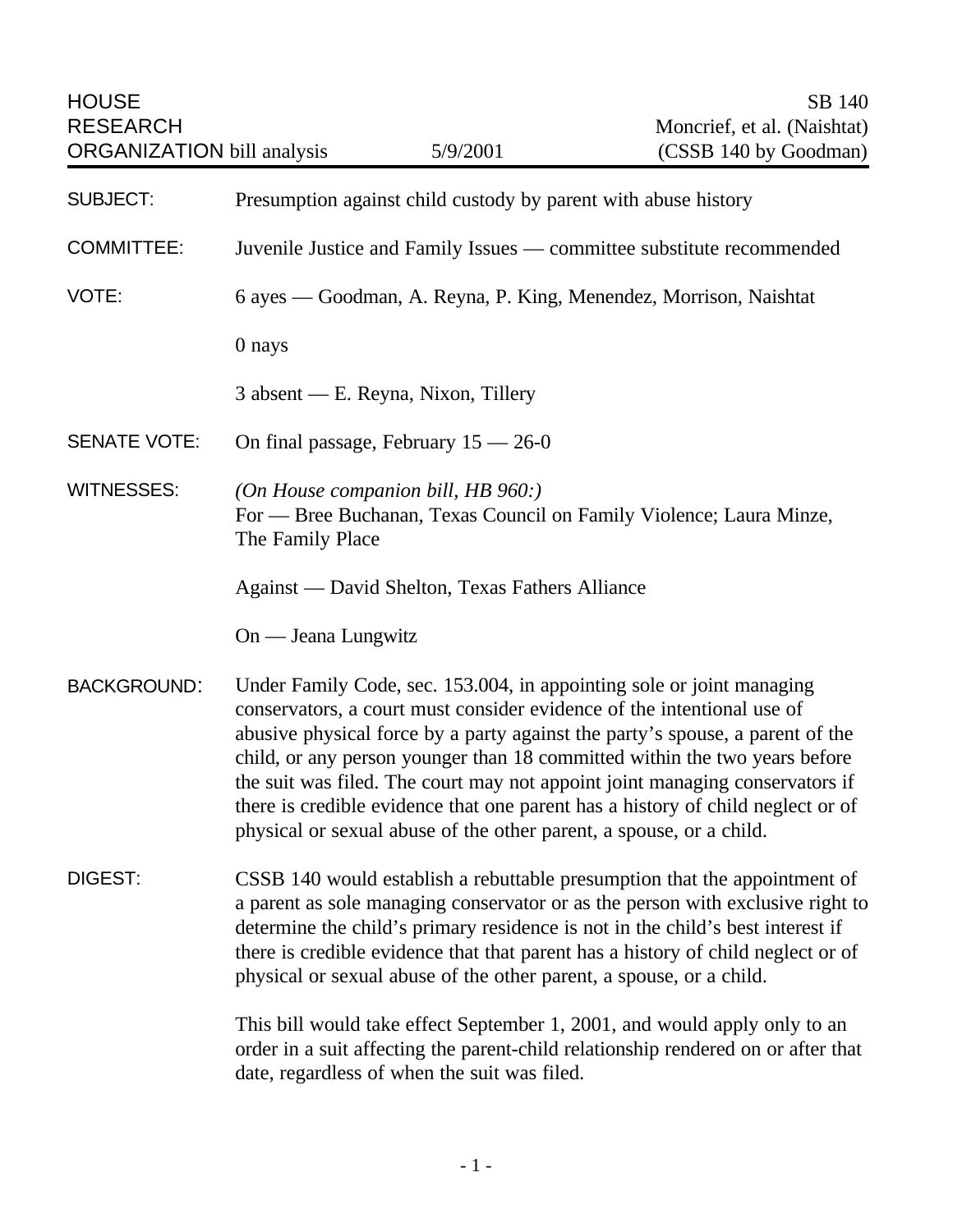## SB 140 House Research Organization page 2

| <b>SUPPORTERS</b><br>SAY: | CSSB 140 would make a common-sense change in how courts may appoint<br>parents having responsibility over children. A court now cannot appoint a<br>person with a history of family violence as a joint managing conservator, but<br>no statutory provision prohibits a court from appointing a parent with such a<br>history as sole conservator. Family violence has devastating effects on<br>children. Not only do such children live in a constant environment of trauma,<br>but they learn that violence is an acceptable way of life. CSHB 140 would<br>create the presumption that it is not in a child's best interest to appoint a<br>parent as sole managing conservator or to grant that parent the exclusive right<br>to determine the child's primary residence if that parent had a history or<br>pattern of child neglect or of physical or sexual abuse. |  |  |
|---------------------------|---------------------------------------------------------------------------------------------------------------------------------------------------------------------------------------------------------------------------------------------------------------------------------------------------------------------------------------------------------------------------------------------------------------------------------------------------------------------------------------------------------------------------------------------------------------------------------------------------------------------------------------------------------------------------------------------------------------------------------------------------------------------------------------------------------------------------------------------------------------------------|--|--|
|                           | A similar bill filed last session would have prohibited courts from appointing<br>as sole conservator a parent with a history of family violence or abuse. Some<br>judges felt that bill was too restrictive and would have taken away their<br>discretion. By establishing a rebuttable presumption rather than an inflexible<br>prohibition, CSSB 140 would give judges direction without tying their hands<br>and would maintain judicial discretion.                                                                                                                                                                                                                                                                                                                                                                                                                  |  |  |
| <b>OPPONENTS</b><br>SAY:  | Creating a rebuttable presumption when one parent accuses the other parent<br>of abuse would encourage one party to lie about the other to gain the upper<br>hand in a custody battle. It would be unfair that in certain cases, parents<br>might have to defend themselves against frivolous accusations at the risk of<br>losing custody of a child.                                                                                                                                                                                                                                                                                                                                                                                                                                                                                                                    |  |  |
| NOTES:                    | The House Juvenile Justice and Family Issues Committee considered SB<br>140 in lieu of the House companion bill, HB 960 by Naishtat/E. Reyna. The<br>committee substitute changed the Senate-passed version by applying the<br>bill's provision to the appointment of a conservator who has the exclusive<br>right to determine residency, as well as to the appointment of a sole<br>managing conservator.                                                                                                                                                                                                                                                                                                                                                                                                                                                               |  |  |
|                           | HB 1411 by Naishtat, as filed in the 76th Legislature, would have prohibited<br>a court from appointing as sole managing conservator a parent with a history<br>of family violence or abuse. As enacted, effective September 1, 1999, the                                                                                                                                                                                                                                                                                                                                                                                                                                                                                                                                                                                                                                 |  |  |